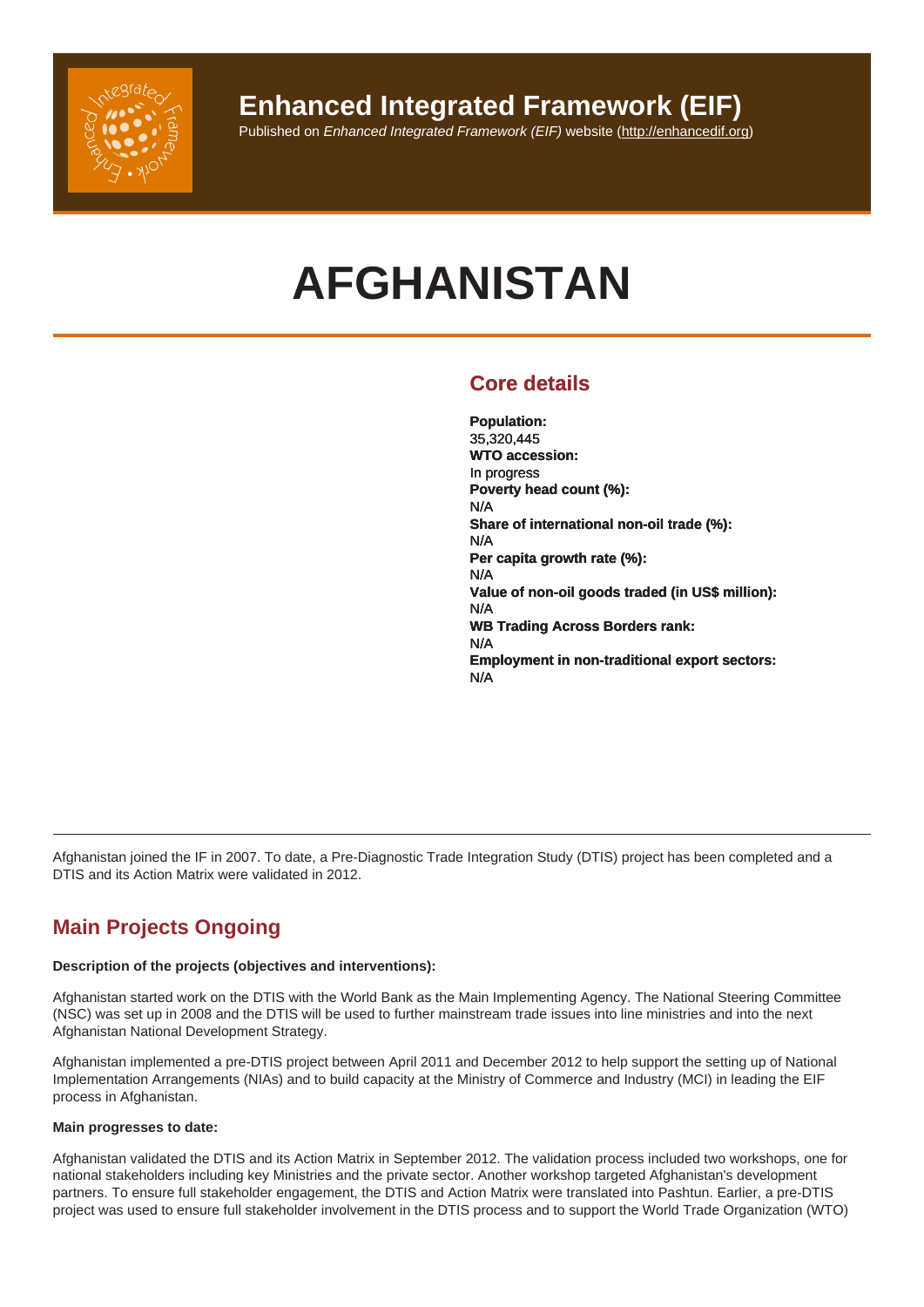Outlook:

In order to take the EIF process forward and in particular to implement the DTIS Action Matrix, the capacity in the Ministry of Commerce and Industry (MCI) will need to be reinforced. It is the Ministry's intention to develop and implement an EIF Tier 1 project to that end, and first steps in that direction have been initiated. However, in order to advance the EIF process, the political commitment needs to be strong; otherwise, the window of advancing the EIF within the political cycle will be missed.

### Links

Afghanistan, Ministry of Commerce and Industry http://www.commerce.gov.af/ [1]

## Financial information

#### Pre-DTIS

Starting date / End date 28/04/2011 Approved Budget 50,000 Board Approval Date 22/09/2010 Disbursement 50,000 Expenditure Reported 49,960 MOU Approval Date 18/04/2011 MOU Expiry Date 31/12/2012 Phase: Completed

#### **DTIS**

Starting date / End date 31/07/2009 Approved Budget 400,000 Board Approval Date 08/10/2008 **Disbursement** 400,000 Expenditure Reported 400,000 MOU Approval Date 28/07/2009 MOU Expiry Date 31/10/2012 Phase: Completed

## **Contact**

#### Focal Point

Mr. Muhammad Rahim MOMAND International Trade , Director General International Trade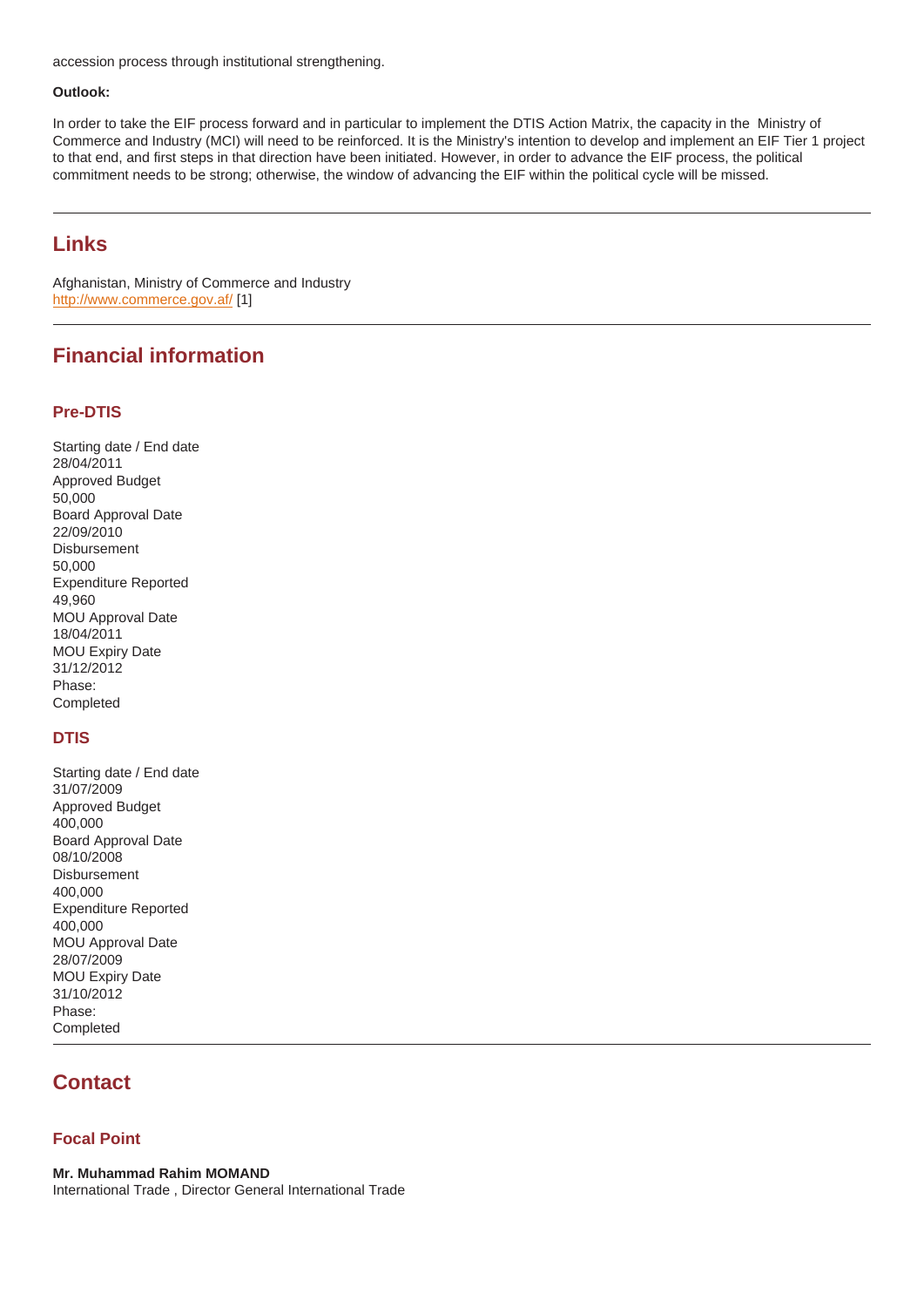Ministry of Commerce and Industries Dar-ul Aman Road Kabul, Afghanistan Kabul, Afghanistan Tel: +93 752 041 136

#### **NIU National Trade Expert**

#### **Mr. Naqib AHMADZAI**

General Directorate of International Trade, National Expert (EIF) Ministries of Commerce&Industries Ministry of Commerce and Industries Building Kabul, Afghanistan Tel: +937 815 66 561

#### **Donor Facilitator**

**Mr. Martin SCHULDES** Humanitarian Aid and Economic Affairs, First Secretary for Development Cooperation German Embassy Kabul German Embassy Kabul, Afghanistan Tel: +49 30 5000 7175 42

#### **Alternative Donor Facilitator**

#### **Mr. Helmut FISCHER**

Development Cooperation, Humanitarian Aid, Economic Affairs, Counsellor German Embassy Kabul German Embassy Wazir Akbar Kahn Kabul, Afghanistan Tel: +49 30 5000 7175 142

#### **WB Contact**

#### **Mr. Camilo GOMEZ OSORIO**

Poverty Reduction & Economic Management, Economist - South Asia Region The World Bank Kabul, Afghanistan Tel: +93-706-33-7862

#### **UNDP Contact**

#### **Mr. Moaqmuddin SIRAJ**

UNDP Programme Officer UNDP Shah Mahmood Ghazi Watt Kabul, Afghanistan Tel: -

#### **Other**

**Ms. Barbara Rippel Trade Advisor** Donor Facilitator, GTZ Kabul GTZ GTZ kabul, Afghanistan Tel: +93799120333 **Mr. Saleem ALKOZAI** Adviser to the Deputy Minister for Trade Ministry of Commerce and Industry Darul Aman Road Karte Se Kabul, Afghanistan Tel: +93 786 50 04 00 **Ms. Barbara RIPPEL** Trade Advisor GTZ -

Kabul, Afghanistan